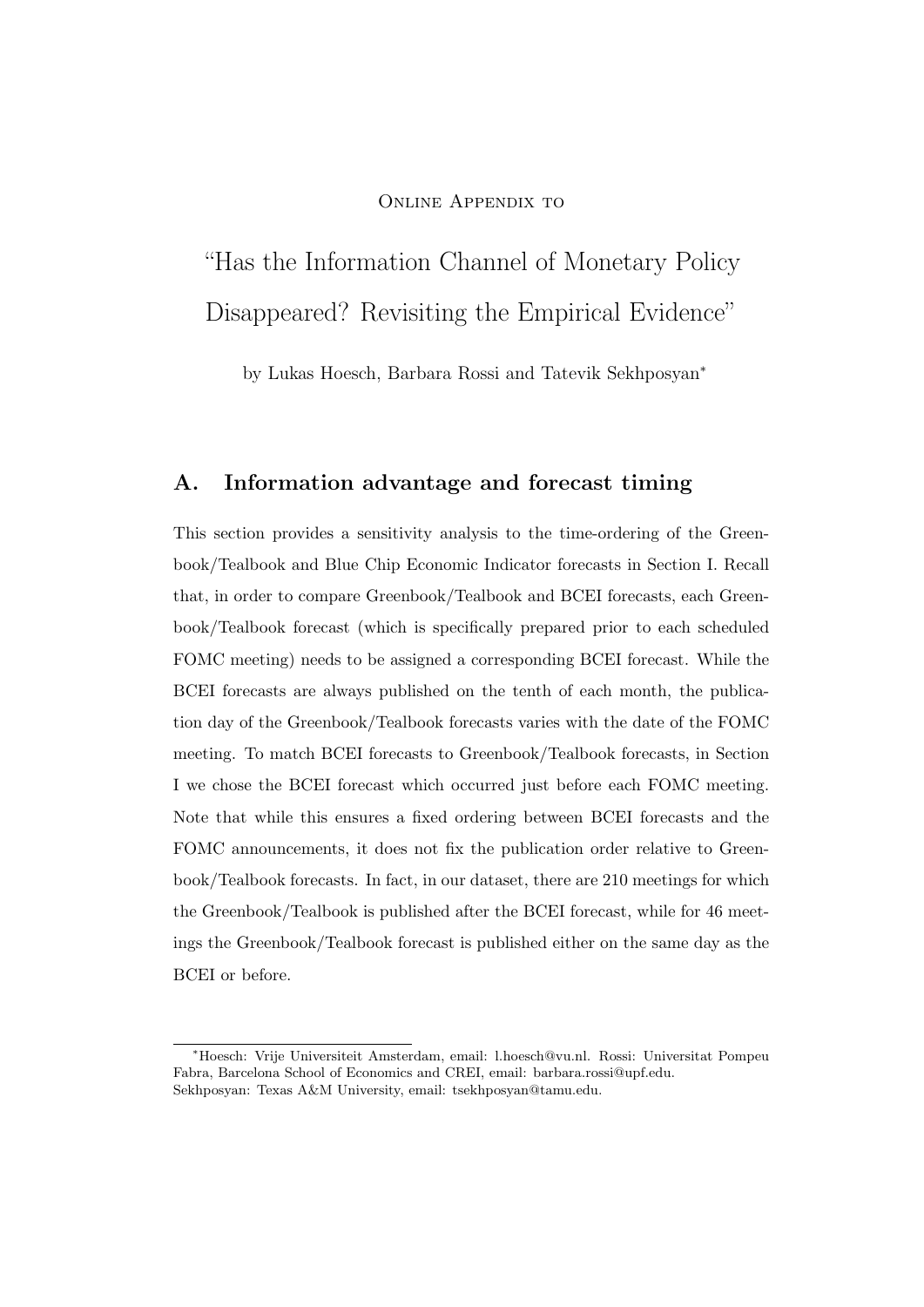Given the variation in the timing of Greenbook/Tealbook and BCEI forecasts, one might be concerned that a systematic change in the ordering of the forecasts over time, resulting from variation in the publication date of the Greenbook/Tealbook forecasts, might bias our findings of the informational advantage. For example, if Greenbook/Tealbook forecasts are systematically published after BCEI forecasts in the first part of the sample while this is not the case in the later part of the sample, the loss of information advantage could simply arise from this change in timing over the sample. News arriving between the publication of the forecasts could then create systematic differences in the information sets of the private sector and the central bank or forecasters could simply have had more time to process available information in one part of the sample than in the other, incorrectly leading us to conclude that there is time-variation in the information advantage.

To assess the importance of delays between the publication of both forecasts and to inspect whether the timing undergoes a systematic change over the sample, we calculate the difference between the publication dates of the Greenbook/Tealbook and the BCEI forecasts for two alternative timing assumptions which are used to match BCEI forecasts to their Greenbook/Tealbook equivalents. Figure [A1](#page-1-0)



<span id="page-1-0"></span>Figure A1: Difference between forecast publication dates

Note: Number of days between Greenbook/Tealbook and BCEI forecast publication for the baseline timing of Section I and an alternative timing where the BCEI is always published before the Greenbook/Tealbook forecasts.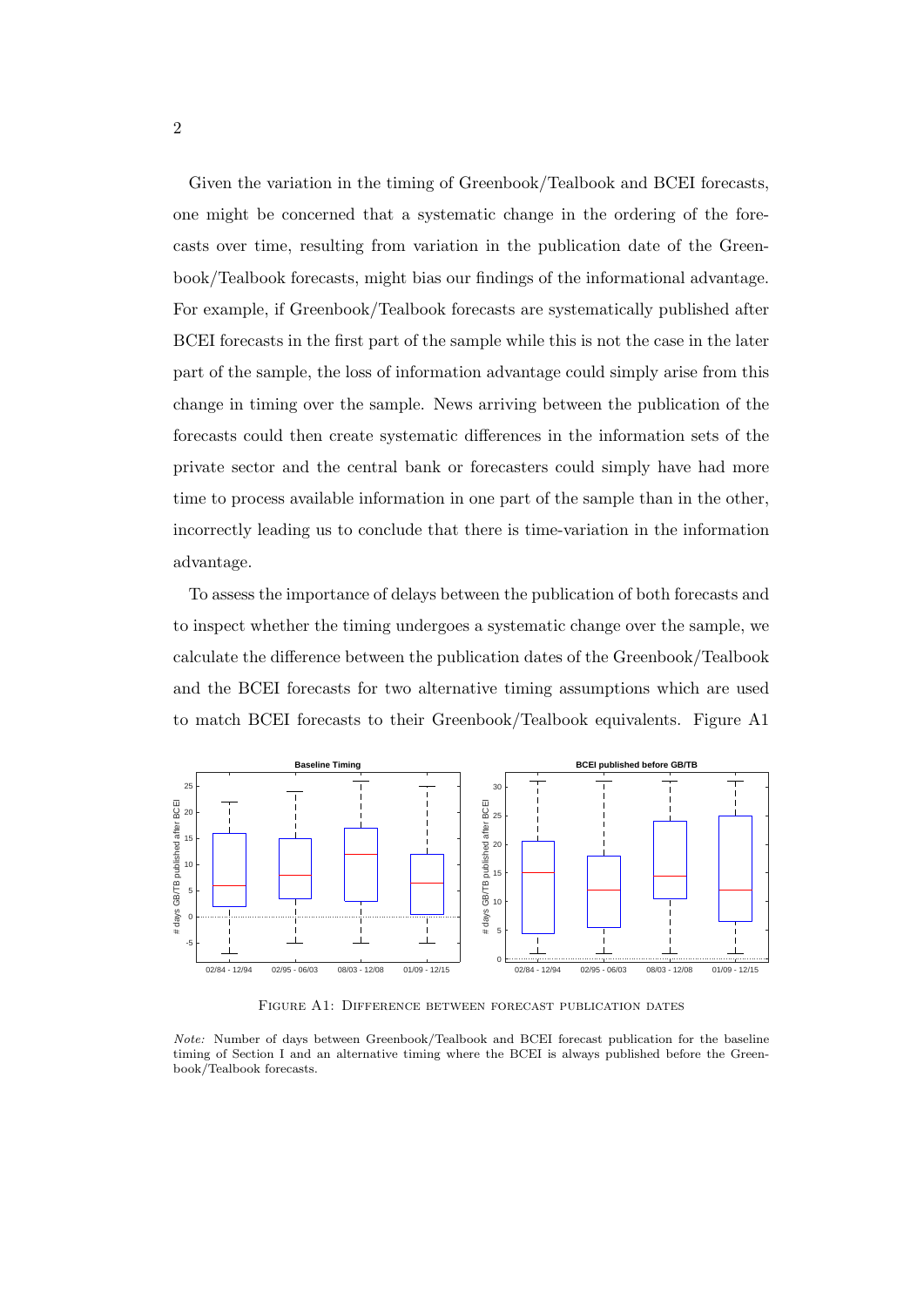reports boxplots for the number of days between the publication of the Greenbook/Tealbook forecasts and the BCEI forecasts. Positive values of the difference in publication dates imply that the Greenbook/Tealbook was published after the BCEI while negative values imply the reverse ordering. The difference between publication dates is computed using two different strategies for matching the BCEI forecasts: The left panel of Figure [A1](#page-1-0) reports the difference between the publication dates for the baseline timing of Section I where BCEI forecasts are matched to FOMC announcements by ensuring that they are strictly ordered before the FOMC meeting, but without enforcing a particular ordering relative to the Greenbook/Tealbook forecasts. In contrast, the right panel of Figure [A1](#page-1-0) reports the difference between publication dates when matching forecasts such that BCEI forecasts are published strictly before their Greenbook/Tealbook counterparts.[1](#page-2-0)

By inspecting the boxplots for the baseline timing in the left panel of Figure [A1,](#page-1-0) we note several key points. First, for the majority of FOMC meetings, the Greenbook/Tealbook forecast is typically published within two weeks after the BCEI forecasts. There are some cases in which the Greenbook/Tealbook was published first. For those cases, the BCEI is typically published within a week of the Greenbook/Tealbook publication.[2](#page-2-1) Second, the distribution of the delay in Greenbook/Tealbook forecasts relative to the BCEI forecasts has changed over time. In particular, the mean lag between BCEI and Greenbook/Tealbook publication dates increased from about 6-7 days to about 12 days for the mid-2000s sample period. However, in the most recent period, this lag decreases to 6 days. Note that this change in the timing could in principle affect the results from our information advantage tests. However, importantly, this timing change would bias our analysis towards finding an information advantage for the Fed forecasts

<span id="page-2-0"></span><sup>&</sup>lt;sup>1</sup>In practice, this matching strategy implies that if a Greenbook/Tealbook publication date falls after the 10th of each month, the relevant BCEI forecasts is the one published in the same month as the Greenbook/Tealbook while for Greenbook/Tealbook forecasts which are published before the 10th of each month, the previous month's BCEI forecast is associated with the meeting.

<span id="page-2-1"></span><sup>&</sup>lt;sup>2</sup>Note that at the time of "publication", the Greenbook/Tealbook forecasts are still not available to private forecasters as they are only released to the public with a five-year delay.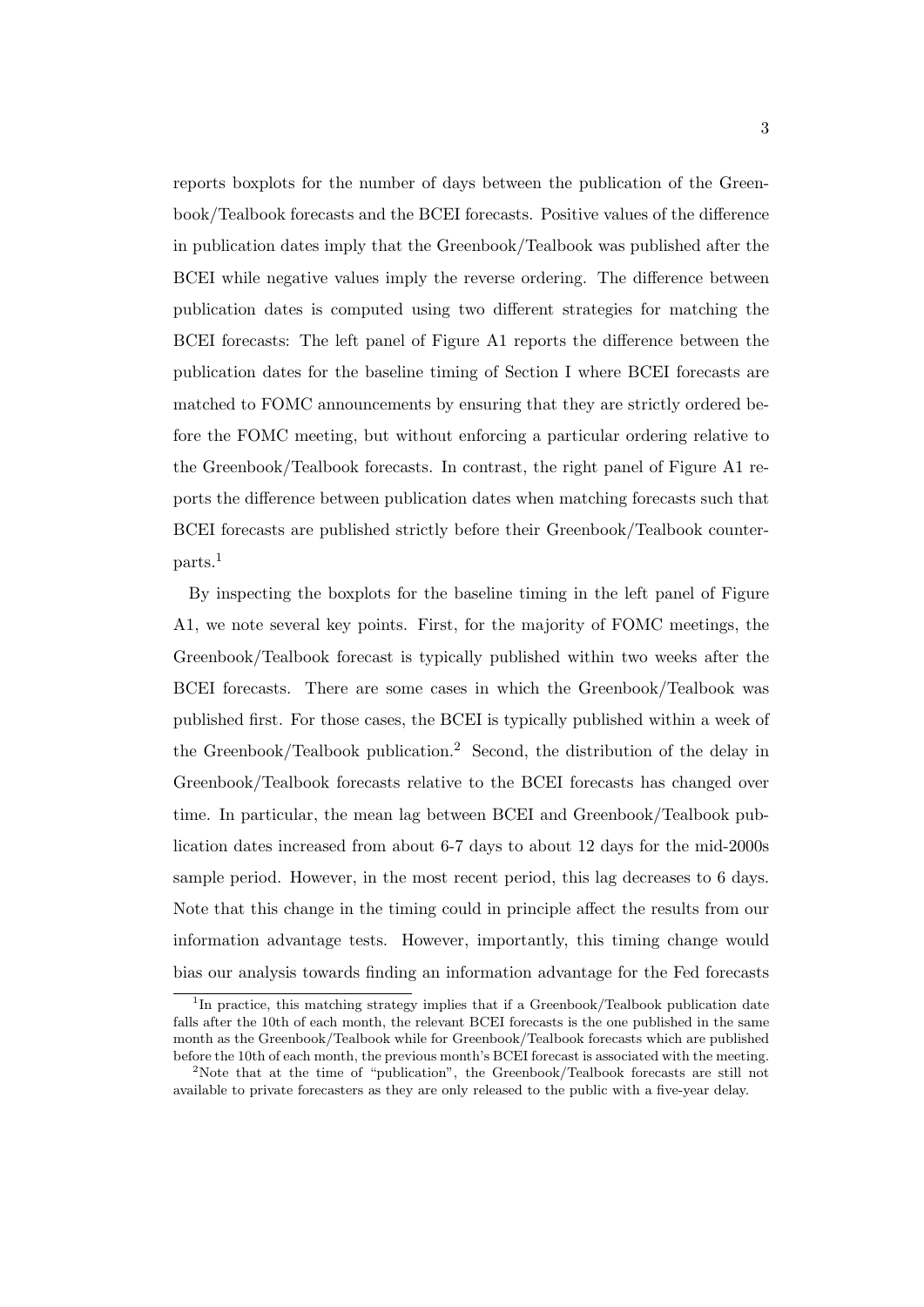in the later part of the sample rather than the earlier part of the sample. As we find the opposite, namely a weakening of the information advantage in the most recent sample, removing such potential bias would further strengthen our conclusion that there is substantially less evidence of an information advantage in recent years.

Next, compare these results with the boxplots in the right panel of Figure [A1,](#page-1-0) which reports the Greenbook/Tealbook publication lag for the alternative matching strategy where BCEI forecasts are always published before Greenbook/Tealbook forecasts. We note that using this matching strategy the mean publication lag of the Greenbook/Tealbook is generally higher by about 12-15 days and there is also no systematic change in timing which could explain a weakening of the information advantage. Thus, under the alternative matching scheme, the Greenbook/Tealbook should on average have more information advantage compared to the baseline scheme.

To verify that a difference in timing of the forecasts does not lead to a dramatically different conclusion regarding the weakening of the information advantage, we repeat the Information-Advantage Fluctuation test from Section I using the alternative timing assumption where BCEI forecasts are always published before Greenbook/Tealbook forecasts. Figures [A2](#page-4-0) and [A3](#page-5-0) show the path of  $\tau_{GB,t}$  with the alternative forecast timing (blue-dashed line) compared to the baseline timing of Section I (black solid line). The figures clearly show that the weakening of the information advantage in the most recent sample period overall remains robust to changing the timing of the forecasts. Specifically, the paths of  $\tau_{GB,t}$  are very close to the original ones. There is more evidence of an information advantage in the recent sample period relative to the baseline only for the nowcast and one-quarter-ahead forecasts of GDP growth and the interest rate.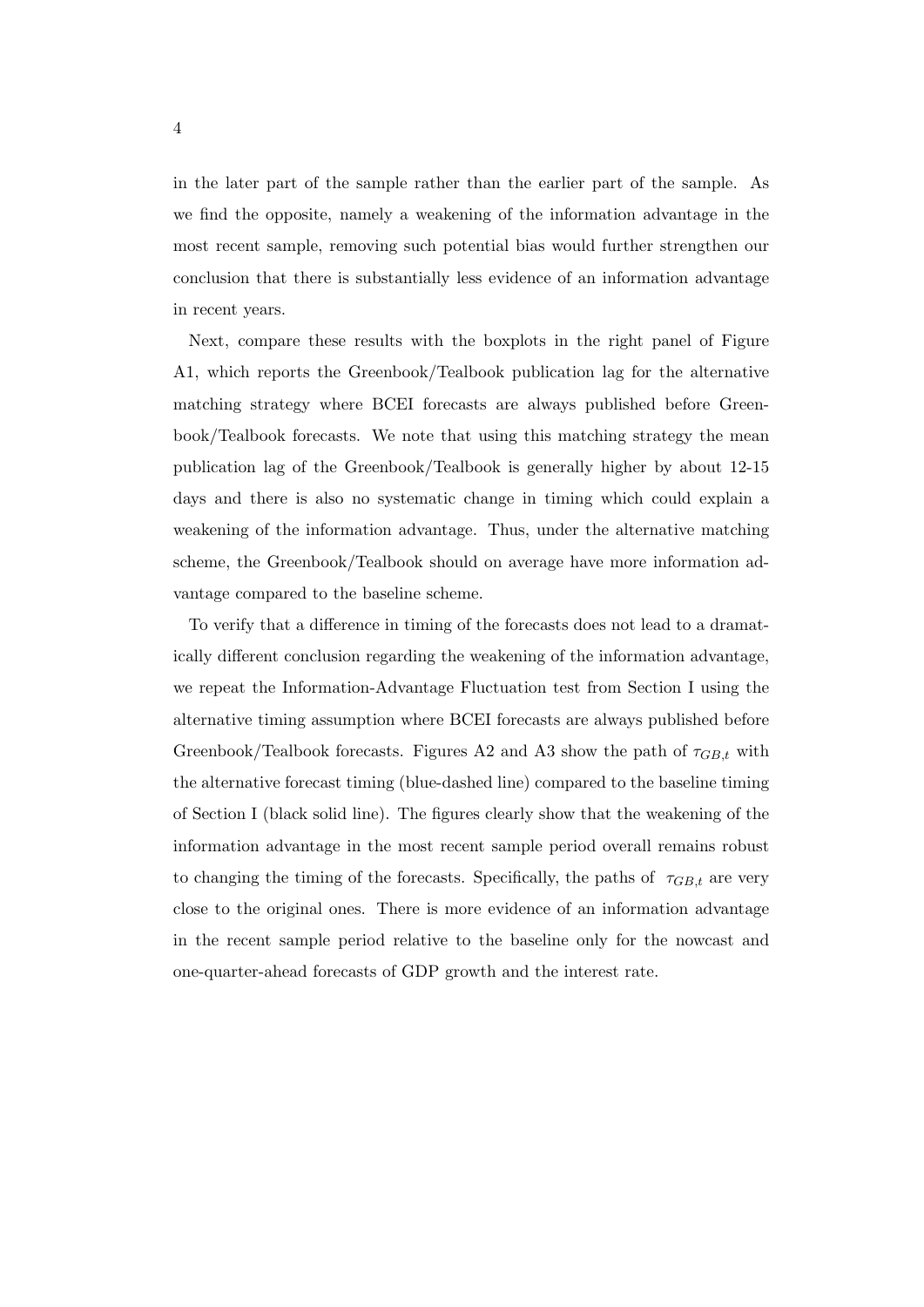

<span id="page-4-0"></span>Figure A2: Information advantage timing: GDP growth and inflation

*Note:* The figure shows  $\tau_{GB,t}$  from eq. (1) based on  $m = 60$  meetings rolling windows using a Newey-West covariance estimator with a truncation lag of  $m^{1/4}$ . Horizontal axes correspond to mid-window dates. Dashed (red) lines denote 5% critical value lines based on [Rossi and Sekhposyan](#page-19-0) [\(2016\)](#page-19-0)'s two-sided Fluctuation test.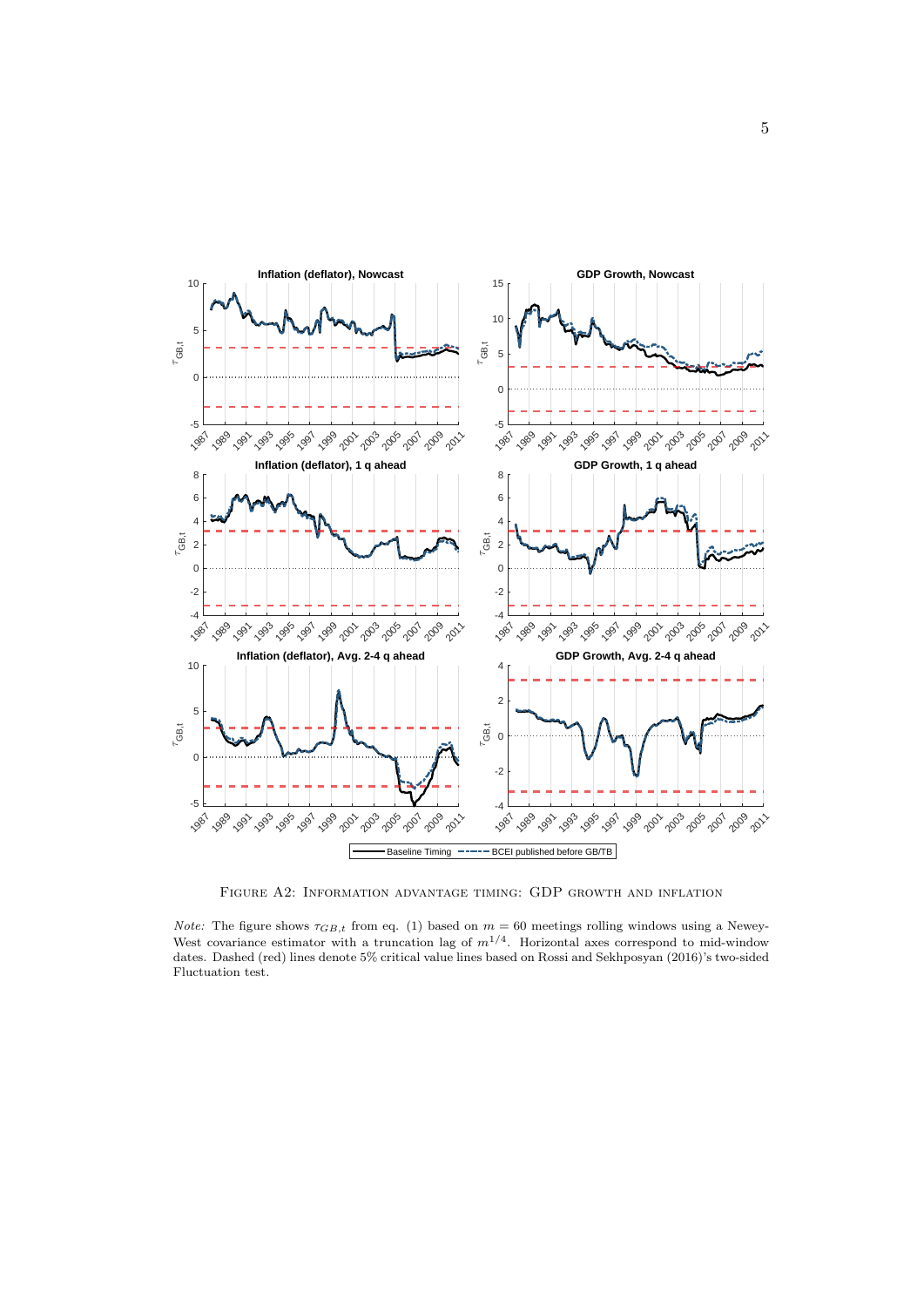

<span id="page-5-0"></span>Figure A3: Information advantage timing: Unemployment and interest rate

*Note:* The figure shows  $\tau_{GB,t}$  from eq. (1) based on  $m = 60$  meetings rolling windows using a Newey-West covariance estimator with a truncation lag of  $m^{1/4}$ . Horizontal axes correspond to mid-window dates. Dashed (red) lines denote 5% critical value lines based on [Rossi and Sekhposyan](#page-19-0) [\(2016\)](#page-19-0)'s two-sided Fluctuation test.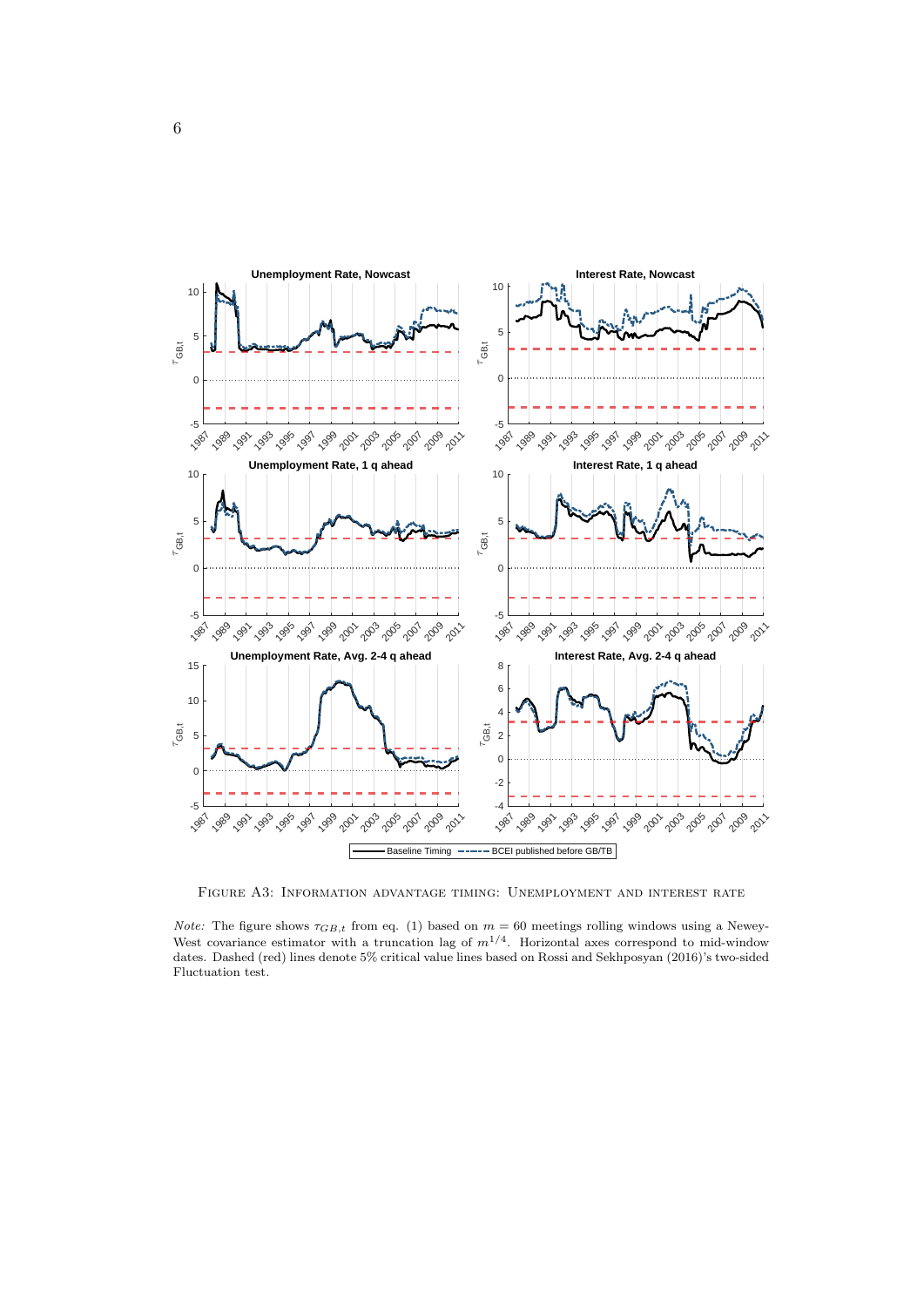## B. Additional evidence on the information content of high-frequency market-based surprises

In addition to the horizon-by-horizon projections reported in Section II, we also consider a specification similar to [Romer and Romer](#page-19-1) [\(2004\)](#page-19-1) which jointly includes the forecasts and their revisions for all horizons. This specification is the same used to construct the information-robust instrument in Section II.B. [Miranda-](#page-19-2)[Agrippino and Ricco](#page-19-2) [\(2021\)](#page-19-2) also consider this regression and report that in their sample (1990-2009), an F-test rejects the null of joint significance of the coefficients (at the 5% level).

Table [B1](#page-6-0) below reports the same F-test for our dataset. Column (1) shows that for the sample considered in [Miranda-Agrippino and Ricco](#page-19-2) [\(2021\)](#page-19-2), we replicate their F-statistic exactly. Column (2) shows that the coefficients continue to be significant at the 5% level even when extending the dataset to 2015. Finally, columns (3) and (4) show that our result from Section II continues to hold in this specification: High-frequency market-based surprises were significantly predictable by the Federal Reserve staff before the mid-2000s (the F-test rejects at 5% level), but that the predictability disappeared in the most recent period (the F-test does not reject at 5% level).

|   |       | Feb 1990 - Dec 2009 Feb 1990 - Dec 2015 Feb 1990 - Jul 2003 Aug 2003 - Dec 2015 |       |       |
|---|-------|---------------------------------------------------------------------------------|-------|-------|
| F | 1.651 | 1.598                                                                           | 2.170 | 1.575 |
|   | 0.039 | 0.046                                                                           | 0.004 | 0.070 |
|   | 186   | 234                                                                             | 127   | 107   |

<span id="page-6-0"></span>Table B1: Projection on Fed information (all horizons)

Note: The table shows F-tests, p-values and number of observations from regressing the FF4 surprises on all the forecasts and at all horizons. F-statistics and p-values are based on heteroskedasticity-robust standard errors. Note that column (1) is the original sample of [Miranda-Agrippino and Ricco](#page-19-2) [\(2021\)](#page-19-2).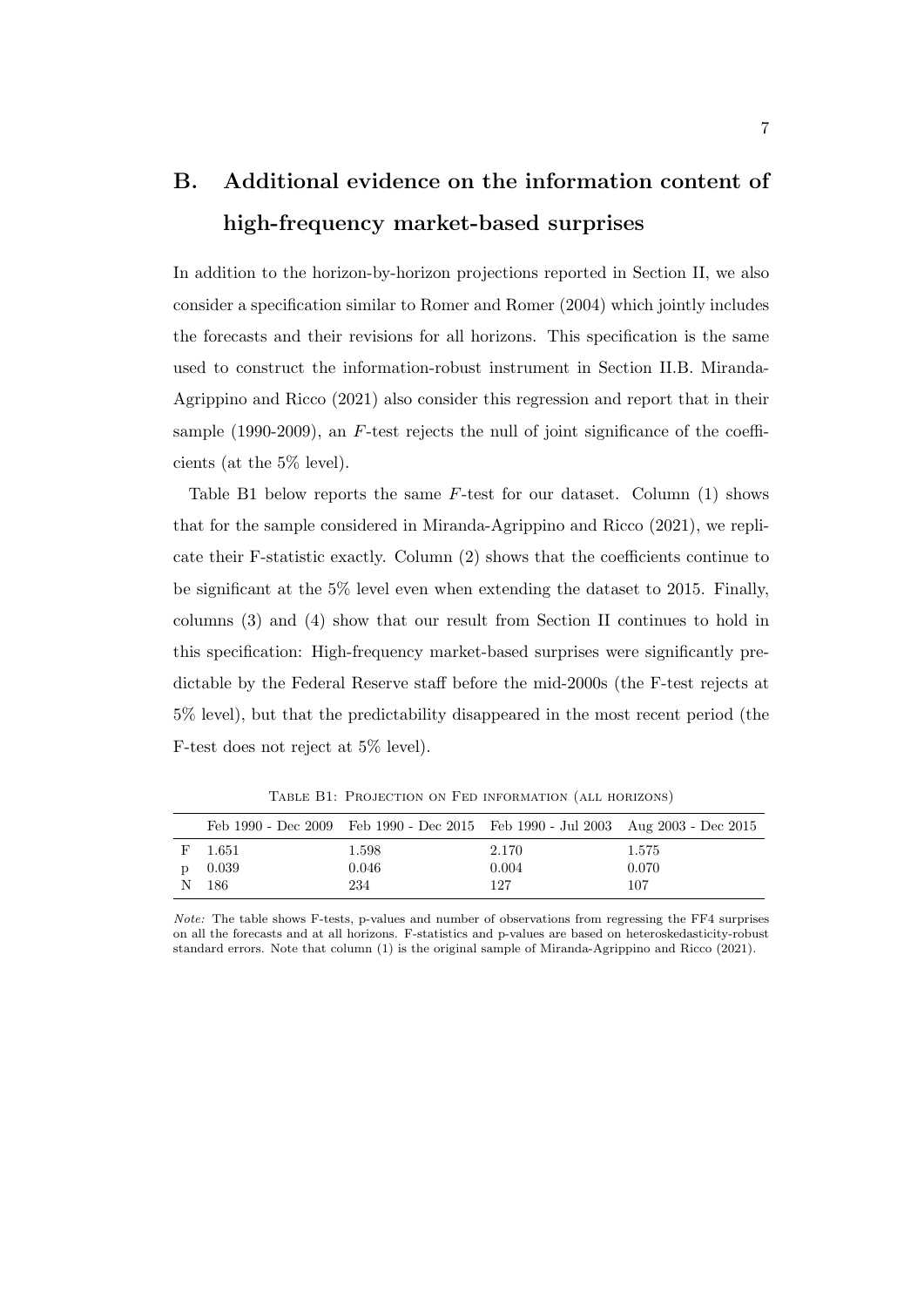## C. Additional SVAR evidence

We assess the robustness of our SVAR conclusions in Section III by carrying out two additional exercises.

Figure [C1](#page-8-0) compares impulse responses obtained using the information-robust instrument  $(\mathbb{S}^{MPI}_{t})$  to the associated information component  $(\mathbb{S}^{CBINFO}_{t})$  for the two sub-samples considered in Section III. Our conclusion that information effects were important historically, but much less important in the most recent sample period is mostly robust to this change: In the earlier sub-sample, the two sets of impulse responses have the opposite sign for real activity variables, and their differences are even more pronounced. In contrast, in the later sub-sample, both impulse responses become indistinguishable, with exception of the impulse response for inflation, which shows a price puzzle in the post-sample for the response obtained using the information component. In addition, the information component shows large estimation uncertainty in the later part of the sample. This is consistent with the result established in Section II that the information associated with the economic outlook of the Federal Reserve becomes less relevant in the most recent period.

Figure [C2](#page-9-0) addresses potential misspecification concerns by repeating the analysis using a local projection approach rather than a BVAR. As the figure shows, our conclusion from Section III continues to hold, even though the confidence bands obtained from the local projections are much larger than the BVAR credible intervals.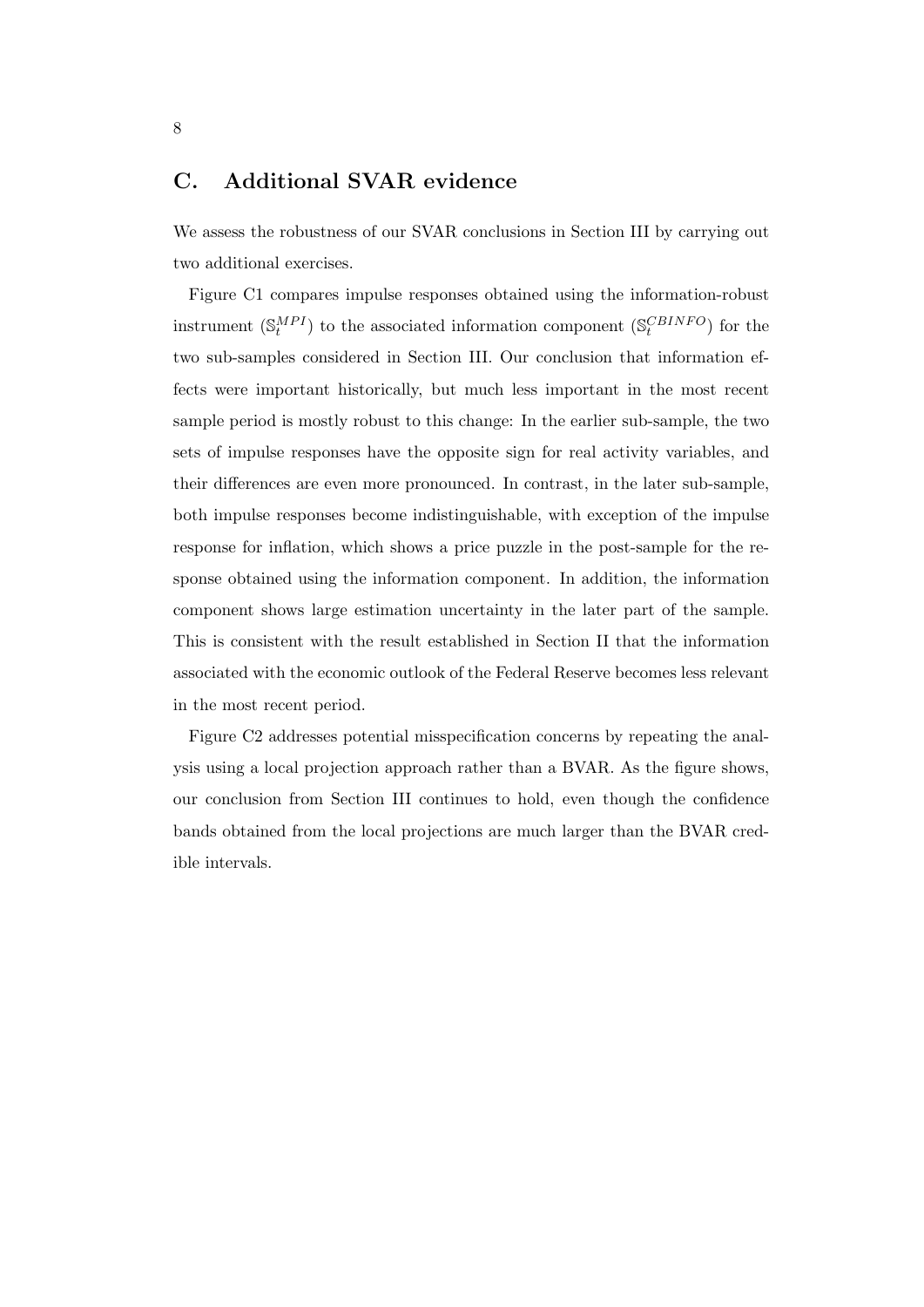

<span id="page-8-0"></span>Figure C1: Responses to a monetary shock: Decomposition

Note: Impulse responses from Bayesian SVAR with standard macroeconomic priors and external instrument identification. VAR sample: January 1979 - December 2019. Instrument samples: February 1990 - July 2003 (left panel) and August 2003 - December 2015 (right panel). Shaded areas correspond to 90 percent credible intervals.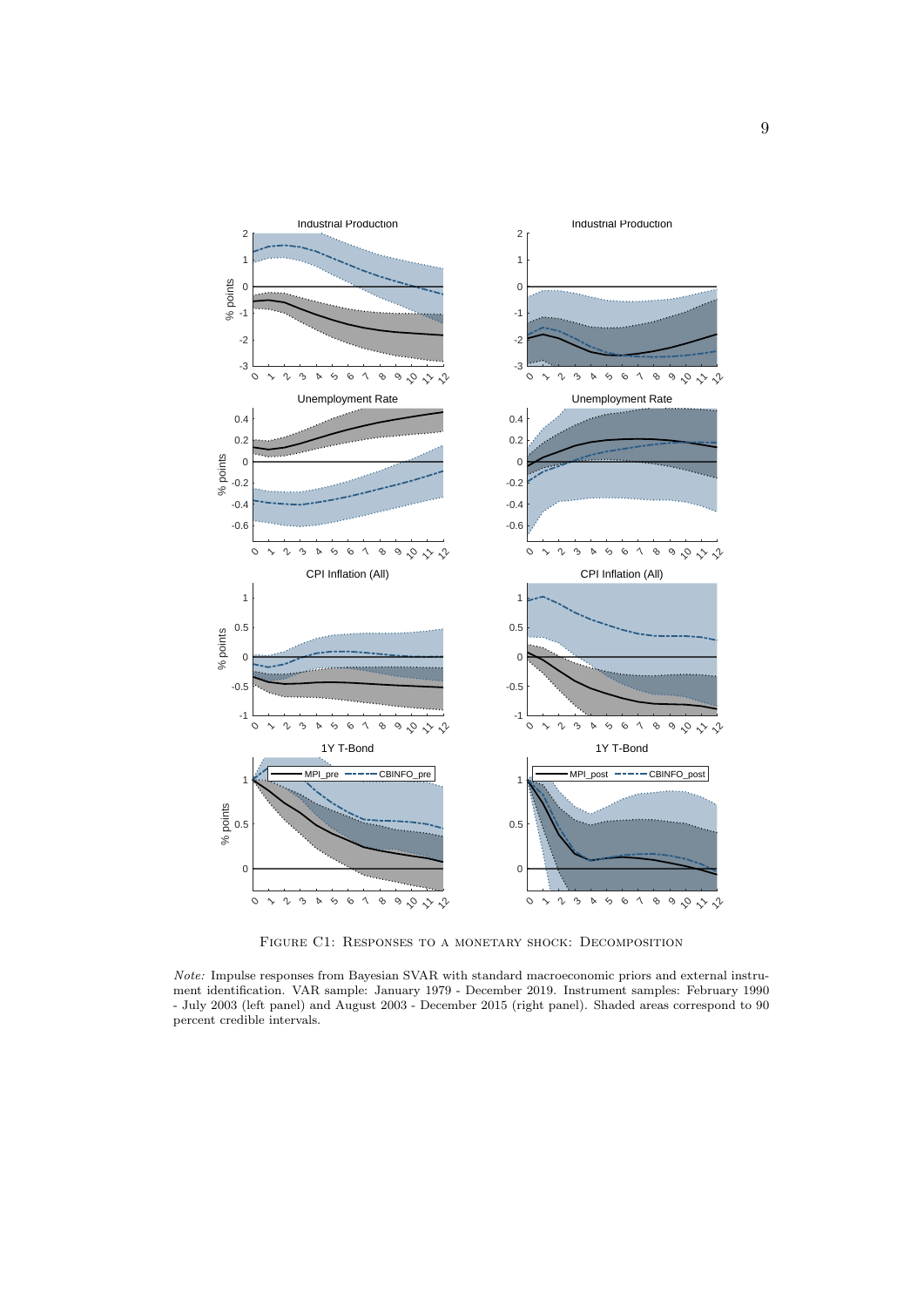

<span id="page-9-0"></span>Figure C2: Responses to a monetary shock: Local projection

Note: Impulse responses from local projections (LP) with external instrument identification. LP sample: January 1979 - December 2019. Instrument samples: February 1990 - July 2003 (left panel) and August 2003 - December 2015 (right panel). Shaded areas correspond to 90 percent confidence intervals.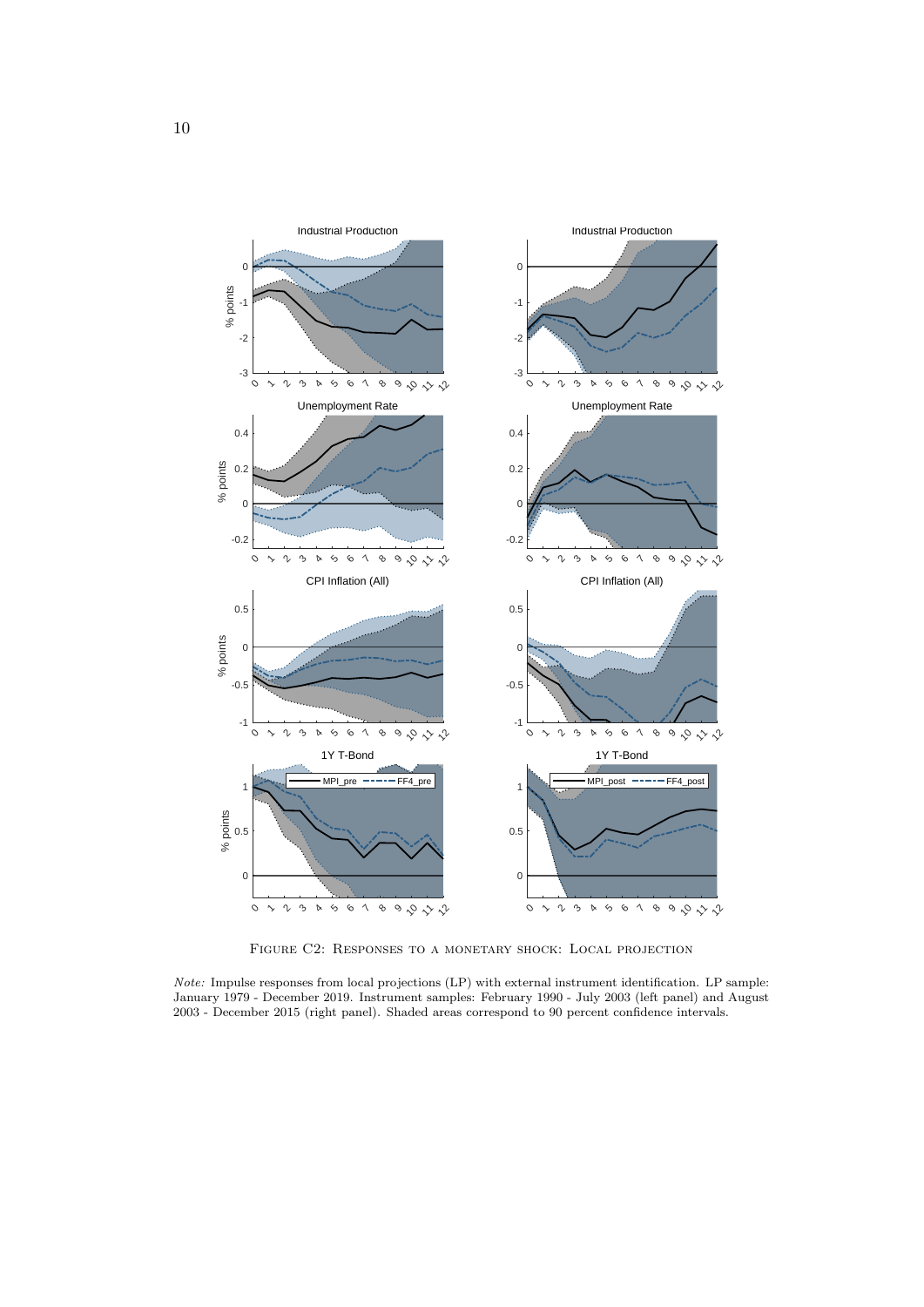## D. Additional evidence on the impact of information effects on forecasters' expectations

We explore the robustness of our findings in Section IV to including unscheduled FOMC meetings. The latter are more likely to be associated with the release of central bank's information as they often take place as a reaction to important economic events.

Tables [D1](#page-11-0) and [D2](#page-12-0) report the results. Consistent with the findings in [Paul](#page-19-3) [\(2020\)](#page-19-3), the inclusion of unscheduled meetings leads to a larger number of statistically significant coefficients compared those based on scheduled meetings and the results for the response to FF4 show more evidence in favour of an information channel. Importantly, however, Table [D2](#page-12-0) shows that in the second sub-sample, most of the significance disappears and the signs of the responses to CBINFO are mostly inconsistent with the information channel theory.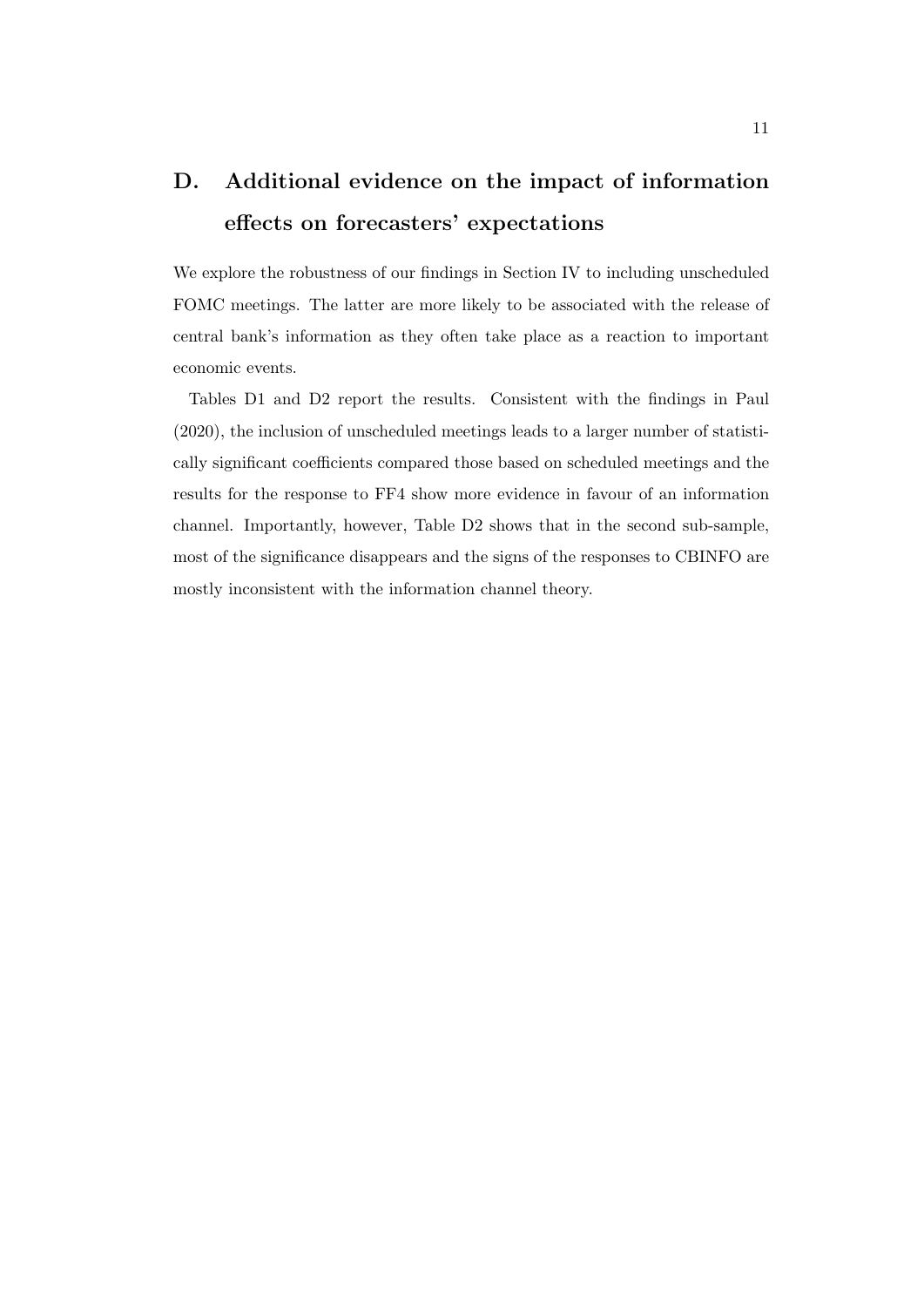<span id="page-11-0"></span>

| Horizon                       | FF4     | <b>MPI</b> | <b>CBINFO</b> | MP1     |  |  |  |  |
|-------------------------------|---------|------------|---------------|---------|--|--|--|--|
| <b>GDP</b> Growth             |         |            |               |         |  |  |  |  |
| Nowcast                       | 0.64    | 0.22       | 1.54          | 1.28    |  |  |  |  |
|                               | (0.56)  | (0.53)     | (0.95)        | (0.68)  |  |  |  |  |
| $1 q$ ahead                   | 0.16    | $-0.06$    | 0.33          | 0.60    |  |  |  |  |
|                               | (0.42)  | (0.44)     | (0.73)        | (0.35)  |  |  |  |  |
| Avg. $2-4$ q ahead            | $-0.30$ | $-0.23$    | $-0.53$       | $-0.13$ |  |  |  |  |
|                               | (0.16)  | (0.18)     | (0.40)        | (0.11)  |  |  |  |  |
| <b>GDP</b> Deflator Inflation |         |            |               |         |  |  |  |  |
| Nowcast                       | $-0.02$ | $-0.17$    | 0.24          | $-0.03$ |  |  |  |  |
|                               | (0.21)  | (0.20)     | (0.35)        | (0.12)  |  |  |  |  |
| $1 q$ ahead                   | 0.06    | $-0.11$    | 0.37          | 0.08    |  |  |  |  |
|                               | (0.15)  | (0.14)     | (0.23)        | (0.10)  |  |  |  |  |
| Avg. $2-4$ q ahead            | $-0.02$ | $-0.15$    | 0.24          | 0.03    |  |  |  |  |
|                               | (0.09)  | (0.10)     | (0.13)        | (0.07)  |  |  |  |  |
| Unemployment Rate             |         |            |               |         |  |  |  |  |
| Nowcast                       | $-0.08$ | $-0.02$    | $-0.25$       | $-0.17$ |  |  |  |  |
|                               | (0.13)  | (0.14)     | (0.18)        | (0.09)  |  |  |  |  |
| $1 q$ ahead                   | $-0.03$ | 0.09       | $-0.41$       | $-0.13$ |  |  |  |  |
|                               | (0.16)  | (0.17)     | (0.24)        | (0.15)  |  |  |  |  |
| Avg. $2-4$ q ahead            | $-0.09$ | 0.07       | $-0.43$       | $-0.22$ |  |  |  |  |
|                               | (0.20)  | (0.18)     | (0.32)        | (0.17)  |  |  |  |  |
| Interest Rate                 |         |            |               |         |  |  |  |  |
| Nowcast                       | 0.87    | 0.63       | 1.22          | 0.86    |  |  |  |  |
|                               | (0.32)  | (0.31)     | (0.49)        | (0.21)  |  |  |  |  |
| 1 q ahead                     | 1.03    | 0.67       | 1.59          | 0.97    |  |  |  |  |
|                               | (0.37)  | (0.40)     | (0.49)        | (0.26)  |  |  |  |  |
| Avg. 2-4 q ahead              | 0.89    | 0.62       | 1.29          | 0.82    |  |  |  |  |
|                               | (0.38)  | (0.40)     | (0.53)        | (0.27)  |  |  |  |  |

Table D1: Forecasters' response - Full sample, all meetings

Note: The results are based on all (scheduled and unscheduled) FOMC meetings that do not fall into the BCEI survey period. Robust standard errors in parentheses.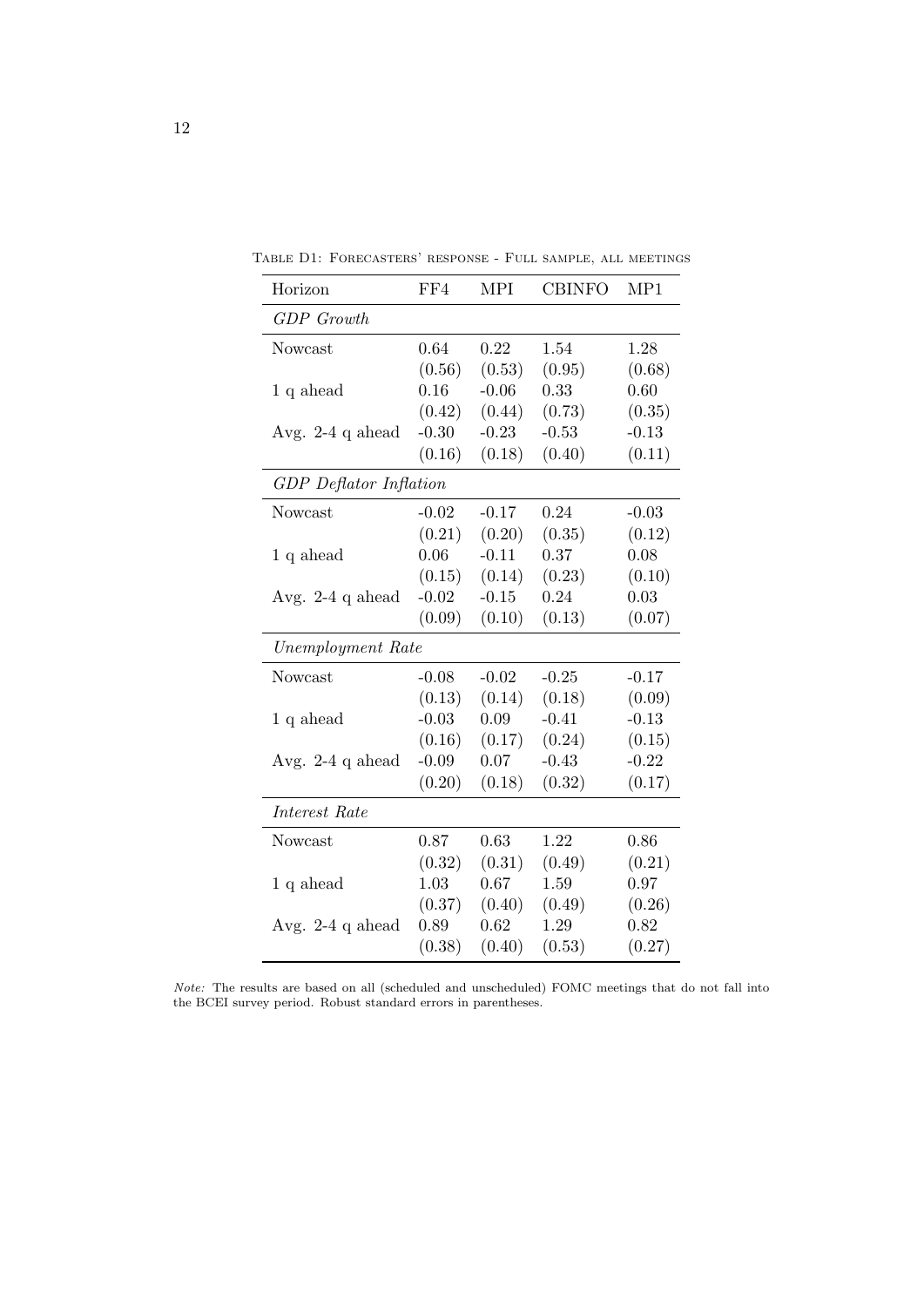|                               | Feb 1990 - July 2003 |            |               | Aug 2003 - Dec 2015 |            |               |  |
|-------------------------------|----------------------|------------|---------------|---------------------|------------|---------------|--|
| Horizon                       | FF4                  | <b>MPI</b> | <b>CBINFO</b> | FF4                 | <b>MPI</b> | <b>CBINFO</b> |  |
| <b>GDP</b> Growth             |                      |            |               |                     |            |               |  |
| Nowcast                       | 1.09                 | 0.48       | 2.44          | $0.55\,$            | 0.91       | $-0.74$       |  |
|                               | (0.67)               | (0.62)     | (0.87)        | (1.12)              | (1.14)     | (2.25)        |  |
| $1 q$ ahead                   | 0.17                 | $-0.28$    | 0.72          | 0.55                | 0.67       | 0.20          |  |
|                               | (0.37)               | (0.33)     | (0.77)        | (1.24)              | (1.22)     | (2.07)        |  |
| Avg. $2-4$ q ahead            | $-0.21$              | $-0.25$    | $-0.21$       | $-0.17$             | 0.11       | $-1.04$       |  |
|                               | (0.20)               | (0.24)     | (0.43)        | (0.40)              | (0.33)     | (0.71)        |  |
| <b>GDP</b> Deflator Inflation |                      |            |               |                     |            |               |  |
| Nowcast                       | 0.05                 | $-0.06$    | 0.17          | $-0.12$             | $-0.33$    | 0.62          |  |
|                               | (0.23)               | (0.21)     | (0.39)        | (0.46)              | (0.49)     | (1.09)        |  |
| $1 q$ ahead                   | 0.16                 | $-0.06$    | $0.55\,$      | $-0.19$             | $-0.21$    | $-0.13$       |  |
|                               | (0.23)               | (0.19)     | (0.32)        | (0.25)              | (0.26)     | (0.55)        |  |
| Avg. $2-4$ q ahead            | $-0.01$              | $-0.16$    | $0.26\,$      | $-0.06$             | $-0.10$    | 0.08          |  |
|                               | (0.12)               | (0.12)     | (0.15)        | (0.15)              | (0.19)     | (0.34)        |  |
| Unemployment Rate             |                      |            |               |                     |            |               |  |
| Nowcast                       | $-0.15$              | $-0.02$    | $-0.49$       | $-0.10$             | $-0.17$    | 0.15          |  |
|                               | (0.12)               | (0.13)     | (0.13)        | (0.33)              | (0.34)     | (0.63)        |  |
| $1 q$ ahead                   | $-0.03$              | 0.17       | $-0.65$       | $-0.04$             | $-0.16$    | 0.38          |  |
|                               | (0.13)               | (0.14)     | (0.19)        | (0.52)              | (0.49)     | (0.84)        |  |
| Avg. $2-4$ q ahead            | $-0.16$              | 0.14       | $-0.79$       | 0.07                | $-0.10$    | 0.63          |  |
|                               | (0.17)               | (0.13)     | (0.21)        | (0.67)              | (0.60)     | (1.07)        |  |
| Interest Rate                 |                      |            |               |                     |            |               |  |
| Nowcast                       | 1.01                 | 0.62       | 1.63          | 0.96                | 1.21       | 0.08          |  |
|                               | (0.29)               | (0.22)     | (0.55)        | (0.71)              | (0.72)     | (0.90)        |  |
| 1 q ahead                     | 0.99                 | 0.43       | 1.97          | 1.37                | 1.57       | 0.73          |  |
|                               | (0.33)               | (0.25)     | (0.55)        | (1.09)              | (1.16)     | (1.33)        |  |
| Avg. 2-4 $\neq$ ahead         | 0.78                 | 0.34       | 1.54          | 1.38                | 1.54       | 0.88          |  |
|                               | (0.37)               | (0.26)     | (0.63)        | (1.09)              | (1.16)     | (1.33)        |  |

<span id="page-12-0"></span>Table D2: Forecasters' response - Sub-samples, all meetings

Note: The results are based on all (scheduled and unscheduled) FOMC meetings that do not fall into the BCEI survey period. Robust standard errors in parentheses.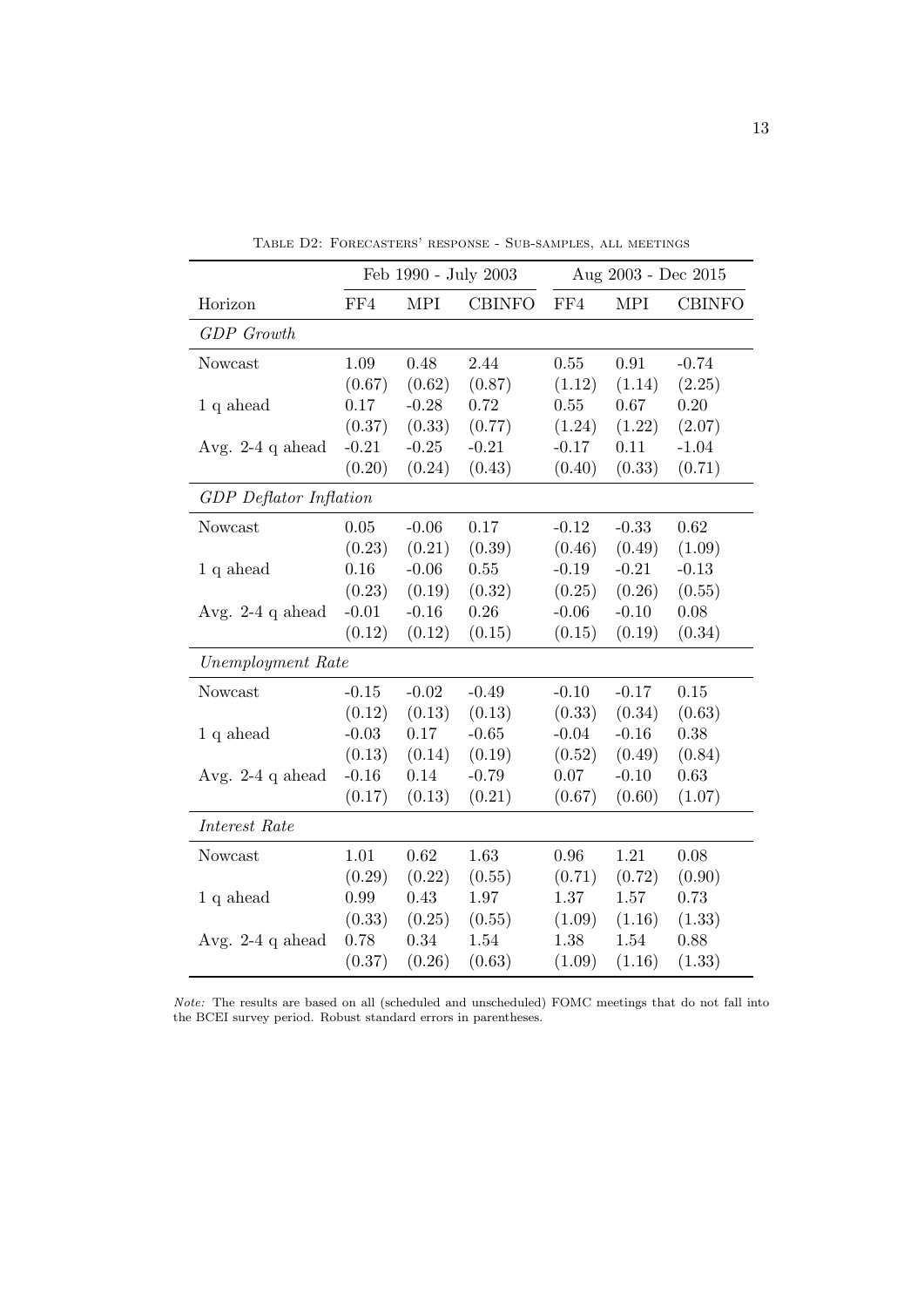## E. Data

This section provides additional details on the data that is used in the analyses presented in the paper. It also describes which data series are publicly available and which data series have restricted access and, as such, have been redacted in the public version of the replication package [\(Hoesch, Rossi and Sekhposyan,](#page-19-4) [2022\)](#page-19-4). Data citations are included in the reference list at the end of this appendix.

#### E.1 Public access data (contained in the replication package)

The following data series are publicly available and can be directly obtained from the sources described in detail below. They are also provided as part of the replication package in the data\_raw/ folder.

• List of FOMC meetings. FOMC meeting dates and characteristics of each meeting. This data has been collected manually by the authors from the website of the Historical Archive of the FOMC and is distributed as part of the replication package [\(Hoesch, Rossi and Sekhposyan,](#page-19-4) [2022\)](#page-19-4).

The Historical Archive of the FOMC can be accessed at the following URL: [www.federalreserve.gov/monetarypolicy/fomc\\_historical\\_year.htm](www.federalreserve.gov/monetarypolicy/fomc_historical_year.htm).

- Greenbook/Tealbook forecasts. Greenbook/Tealbook forecasts of real GDP growth, inflation and the unemployment rate relative to the previous quarter, the current quarter, and up to four quarters ahead were retrieved from the Federal Reserve Bank of Philadelphia's "Tealbook Data Set" [\(Fed](#page-18-0)[eral Reserve Bank of Philadelphia,](#page-18-0)  $2021b$  $2021b$ ). The following series have been used:
	- gRGDP: Real GDP, Q/Q Growth, Annualized Percentage Points
	- gPGDP: GDP Price Inflation, Q/Q Growth, Annualized Pct. Points
	- UNEMP: Unemployment Rate, Level, Pct. Points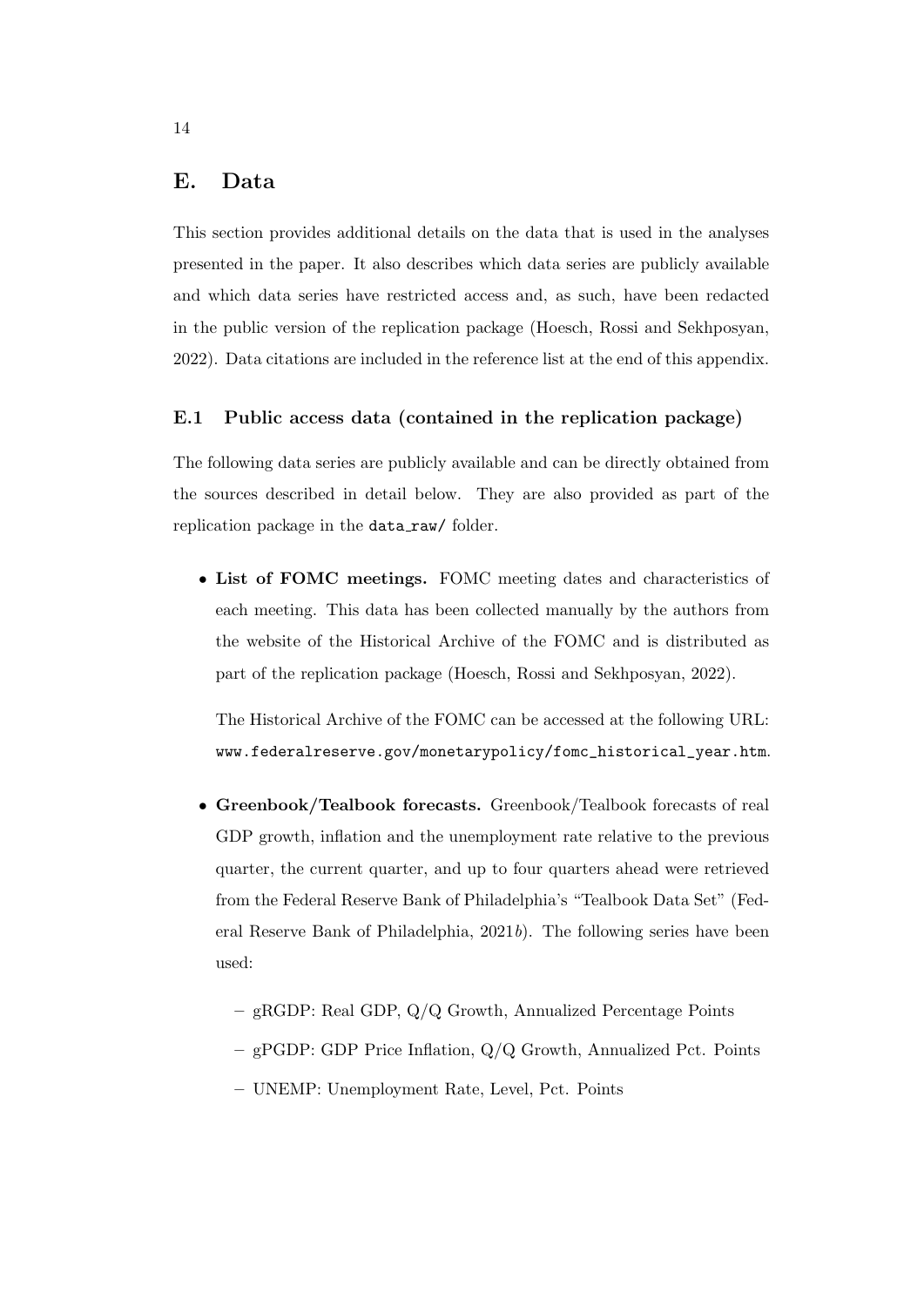- Philadelphia Fed Real-Time Data Set. Real-time data on realizations for GDP growth, inflation and the unemployment rate were retrieved from the Philadelphia Fed's "Real-Time Data Set for Macroeconomists" [\(Federal](#page-17-0) [Reserve Bank of Philadelphia,](#page-17-0) [2020;](#page-17-0) [Croushore and Stark,](#page-17-1) [2003\)](#page-17-1). We use the following series from the dataset on first-, second-, and third-release values:
	- Real GNP/GDP, Q/Q Growth, Annual Rate, Percentage Points
	- Price Index for GNP/GDP, Q/Q Growth, Annual Rate, Percentage Points

For real-time realizations of the unemployment rate, we use the following series from the "Real-Time Data Set: Full Time Series History".

– Unemployment Rate (RUC), Quarterly Vintages and Monthly Observations, Percentage points, seasonally adjusted

To convert the monthly history into a quarterly series of realizations, we use the quarterly average of the monthly observations (of quarterly vintages).

- St. Louis Fed FRED Data Service. We obtained the following series from the St. Louis Fed FRED Data Service which can be accessed at: <http://fred.stlouisfed.org>.
	- 1-Year Treasury Constant Maturity Rate (DGS1), Percent, Monthly, End of Period, Not Seasonally Adjusted [\(Federal Reserve Bank of St.](#page-18-1) [Louis,](#page-18-1) [2021\)](#page-18-1).
	- 3-Month Treasury Bill: Secondary Market Rate (TB3MS), Monthly, Percent, Not seasonally adjusted [\(Federal Reserve Bank of St. Louis,](#page-18-2) [2020](#page-18-2)a).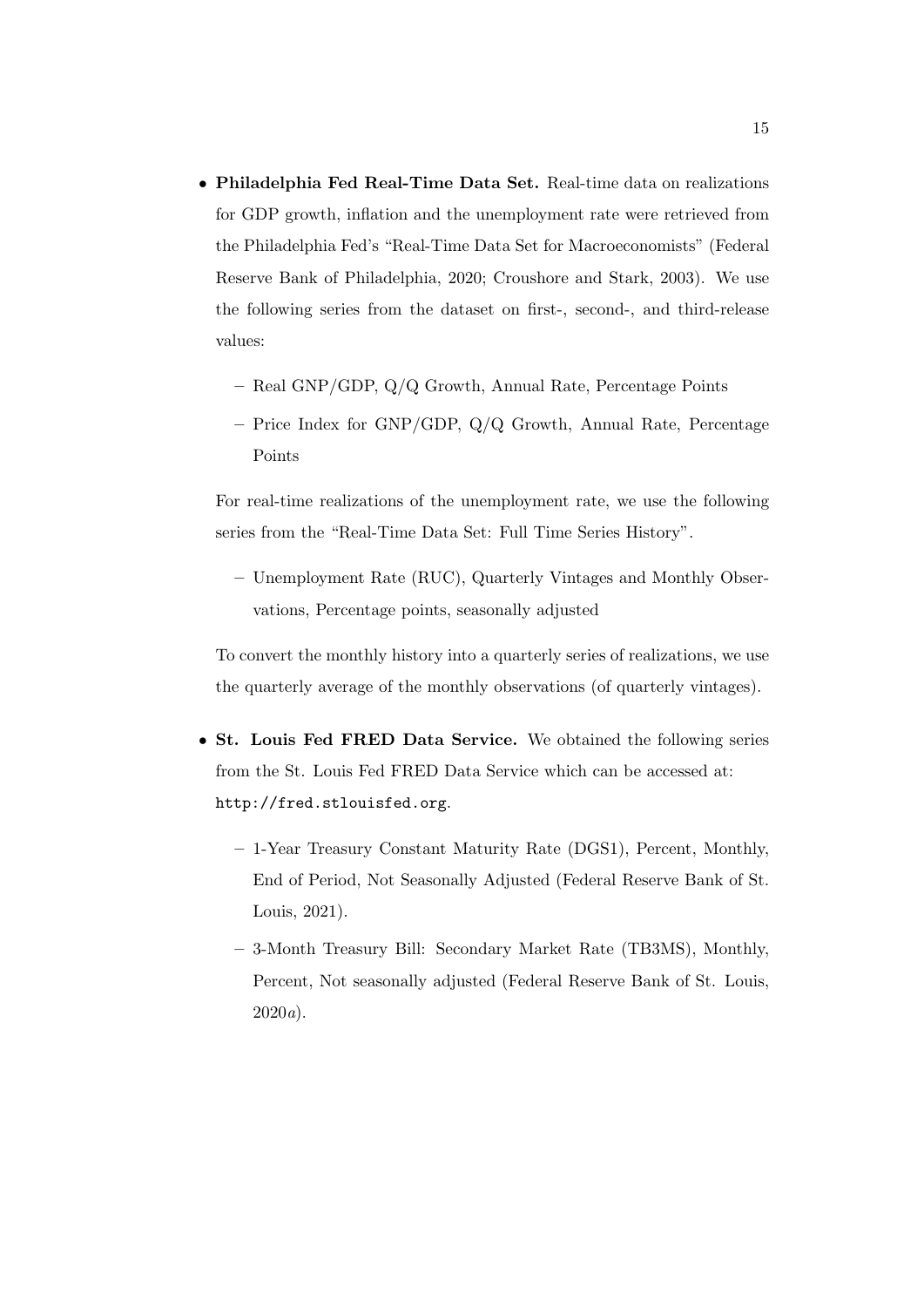- FRED-MD Data Set. The following data series were retrieved from the FRED-MD Database [\(Federal Reserve Bank of St. Louis,](#page-18-3) [2020](#page-18-3)b; [McCracken](#page-19-5) [and Ng,](#page-19-5) [2015\)](#page-19-5) using the 2020/06 vintage.
	- INDPRO, Industrial Production
	- UNRATE, Unemployment Rate
	- CPIAUCSL, CPI All Items
- BCEI survey closure dates. The dates on which the Blue Chip Economic Indicator survey closed have been manually calculated by the authors from the FOMC announcement dates using business-day calendars for the respective years (the BCEI survey was conducted over three days, beginning on the first working day of each month, and has subsequently been shortened to two days in December 2000). The data is distributed as part of the replication package [\(Hoesch, Rossi and Sekhposyan,](#page-19-4) [2022\)](#page-19-4).
- Excess Bond Premium. The original Excess Bond Premium series is from Gilchrist and Zakrajšek [\(2012\)](#page-18-4). The updated series was obtained from [Zakrajsek, Lewis and Favara](#page-19-6) [\(2016\)](#page-19-6) and a permanent link to the updated series is supplied in the FEDS Note [\(Board of Governors of the Federal](#page-17-2) [Reserve System,](#page-17-2) [2020\)](#page-17-2).

#### E.2 Restricted access data (redacted in the replication package)

Access to the following data series is restricted and thus, these series cannot be (fully) provided in the public replication files. Most values of these series have been redacted by replacing them with " $\cdot$ **r**" in the raw data files.

• High-frequency market-based monetary surprises. The meetinglevel high-frequency market-based surprises in the three-month Federal Funds Futures Rate (FF4) as well as the high-frequency surprise in the 30-day Federal Funds Futures Rate (MP1) are obtained from Gürkaynak, Sack and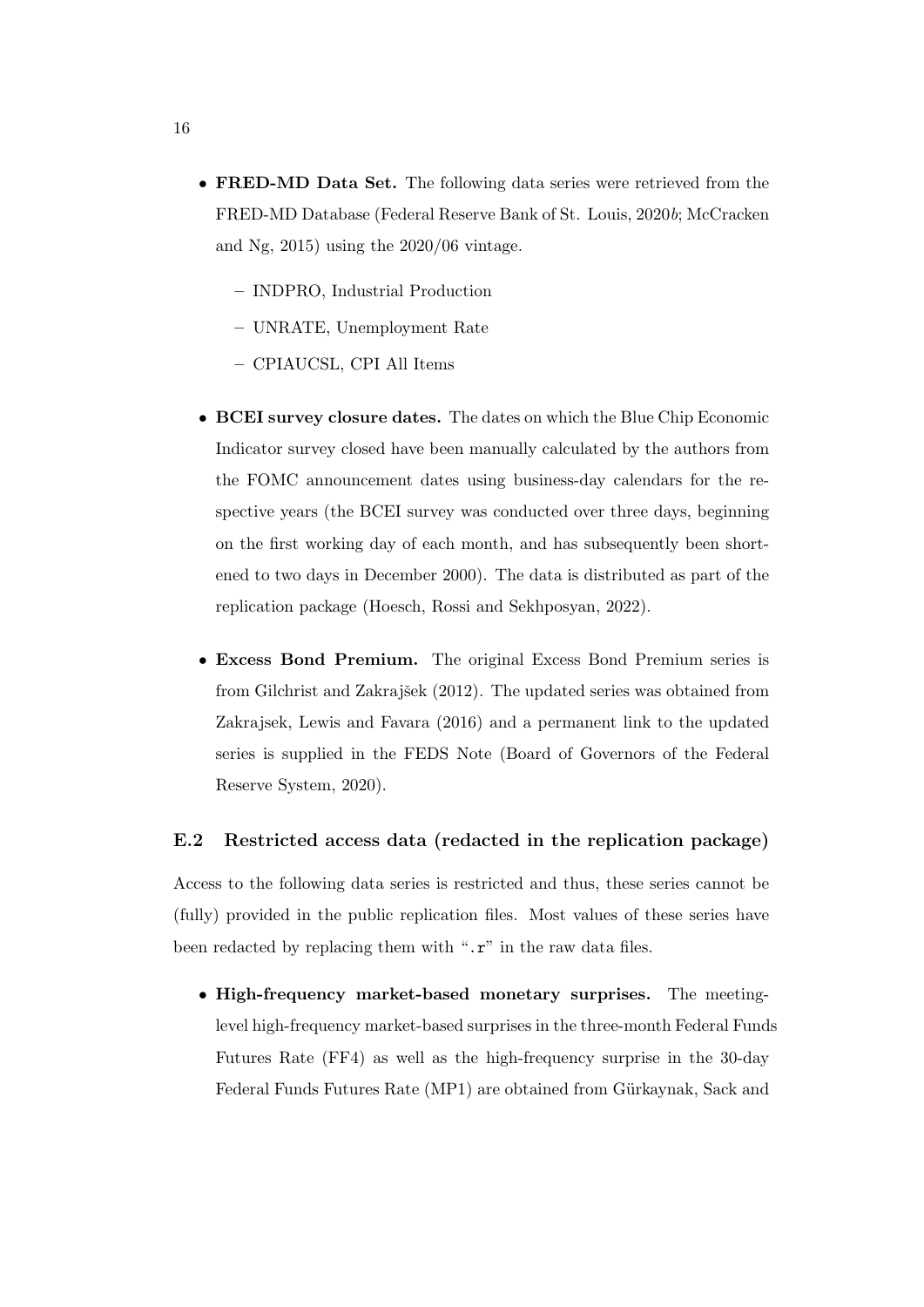[Swanson](#page-18-5) [\(2005\)](#page-18-5). Updates of these data series up to December 2017 were provided to us by the authors (Gürkaynak, Sack and Swanson, [2020\)](#page-18-6).

• Commodity price series. The data for the commodity price index were retrieved from [Bloomberg](#page-17-3) [\(2021\)](#page-17-3) via the ticker CRB CMDT Index, Last Price, Monthly (Last Day). This source requires a subscription to the service.

Note that a part of this data series can be obtained from [Miranda-Agrippino](#page-19-7) [and Ricco](#page-19-7) [\(2020\)](#page-19-7) who reconstruct this series by merging two publicly available sources.

• Historical projections of 3-month treasury bill. The historical projections of the three-month Treasury bill rate relative to the current quarter, and up to four quarters ahead can be retrieved from the Federal Reserve Bank of Philadelphia's dataset on "Financial Assumptions: Interest Rates and Equity Pieces" [\(Federal Reserve Bank of Philadelphia,](#page-17-4) [2021](#page-17-4)a).

Note that updates to this dataset beyond September 2008 have been discontinued by the Philadelphia Fed and hence are not publicly available. The updated series for the "Historical Projections: 3-month T-Bill Rate" were provided to us by the Board of Governors of the Federal Reserve.

• Blue Chip Economic Indicators Forecasts. The BCEI is a monthly commercial survey-based forecast dataset that is published by Wolters Kluwer since August 1976. This data is proprietary and is thus not publicly accessible. An archive file of the forecast history can be acquired from Wolters Kluwer Legal & Regulatory U.S. [\(Aguinaldo et al.,](#page-17-5) [2021\)](#page-17-5).

Note that many university and central bank libraries have subscriptions to the archive publication of these forecasts.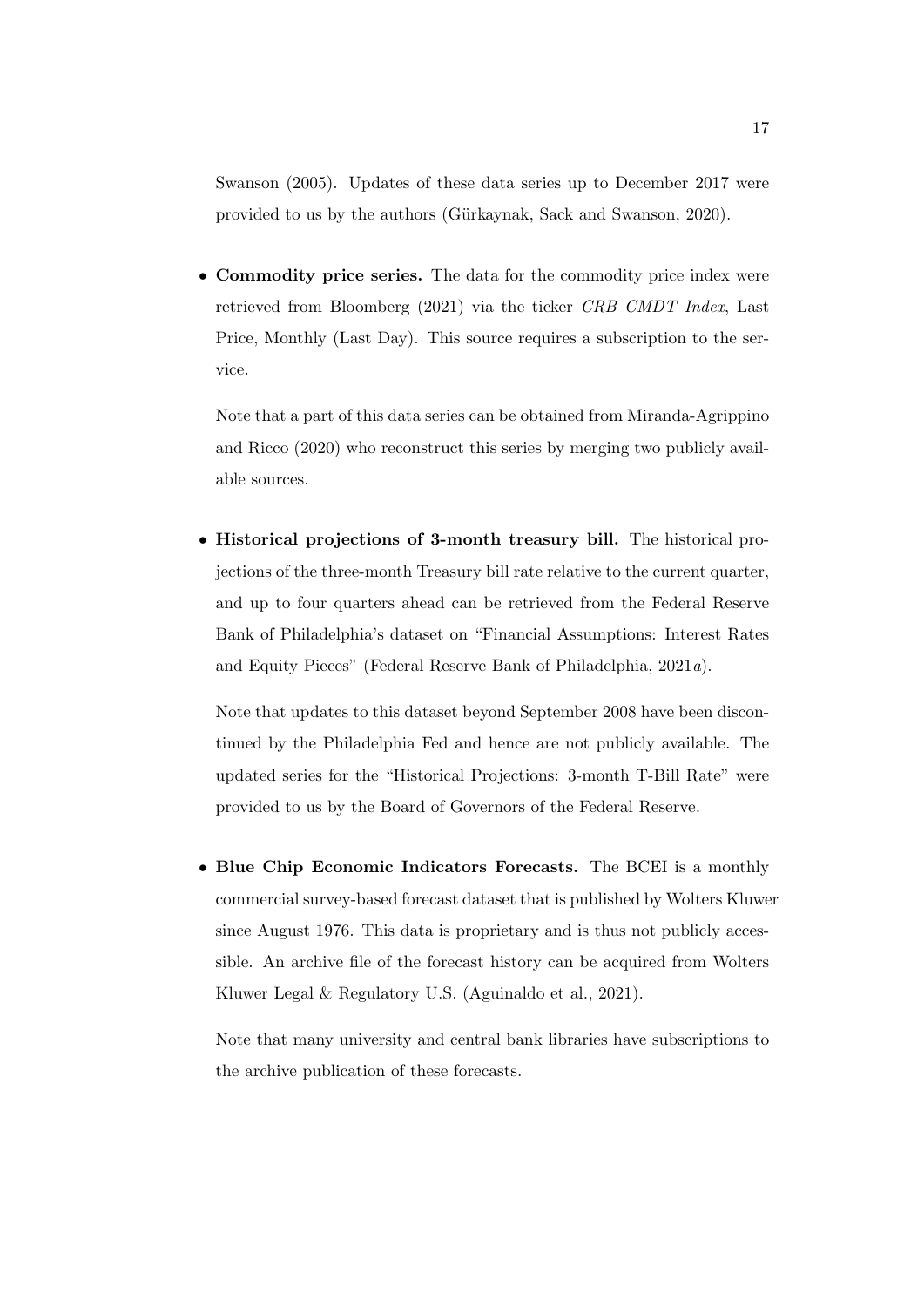We use the consensus forecasts for the following series:

- Real GDP (Real GNP prior to 1992), Percentage Change From Prior Quarter At Annual Rate, Percentage Points
- GDP Price Index (GNP Deflator prior to 1992), Percentage Change From Prior Quarter At Annual Rate, Percentage Points
- Unemployment Rate, Average for Quarter, Percentage Points
- 3-Month Treasury Bills, Average For Quarter, Percentage Points

### References

- <span id="page-17-5"></span>Aguinaldo, Joseph, Carol Stone CBE, Sandy Batten, and Thomas J. Moeller. 2021. "Blue Chip Economic Indicators - Consensus Forecasts."
- <span id="page-17-3"></span>Bloomberg. 2021. "CRB Commodity Index. Ticker: CRB CMDT Index, Last Price, Monthly (Last Day)." Accessed March 2021.
- <span id="page-17-2"></span>Board of Governors of the Federal Reserve System. 2020. "Excess Bond Premium indicator (EBP) of Gilchrist and Zakrajšek (2012)." [https://www.federalreserve.gov/econres/notes/feds-notes/ebp](https://www.federalreserve.gov/econres/notes/feds-notes/ebp_csv.csv)\_csv.csv, Accessed August 2020.
- <span id="page-17-1"></span>Croushore, Dean, and Tom Stark. 2003. "A Real-Time Data Set for Macroeconomists: Does the Data Vintage Matter?" The Review of Economics and Statistics, 85(3): 605–617.
- <span id="page-17-0"></span>Federal Reserve Bank of Philadelphia. 2020. "Real-Time Data Set for Macroeconomists." [https://www.philadelphiafed.org/surveys-and-data/real](https://www.philadelphiafed.org/surveys-and-data/real-time-data-research/real-time-data-set-for-macroeconomists)[time-data-research/real-time-data-set-for-macroeconomists](https://www.philadelphiafed.org/surveys-and-data/real-time-data-research/real-time-data-set-for-macroeconomists), Accessed in August 2020.
- <span id="page-17-4"></span>Federal Reserve Bank of Philadelphia. 2021a. "Financial Assumptions: Interest Rates and Equity Prices." [https://www.philadelphiafed.org/surveys-and-](https://www.philadelphiafed.org/surveys-and-data/real-time-data-research/gap-and-financial-data-set)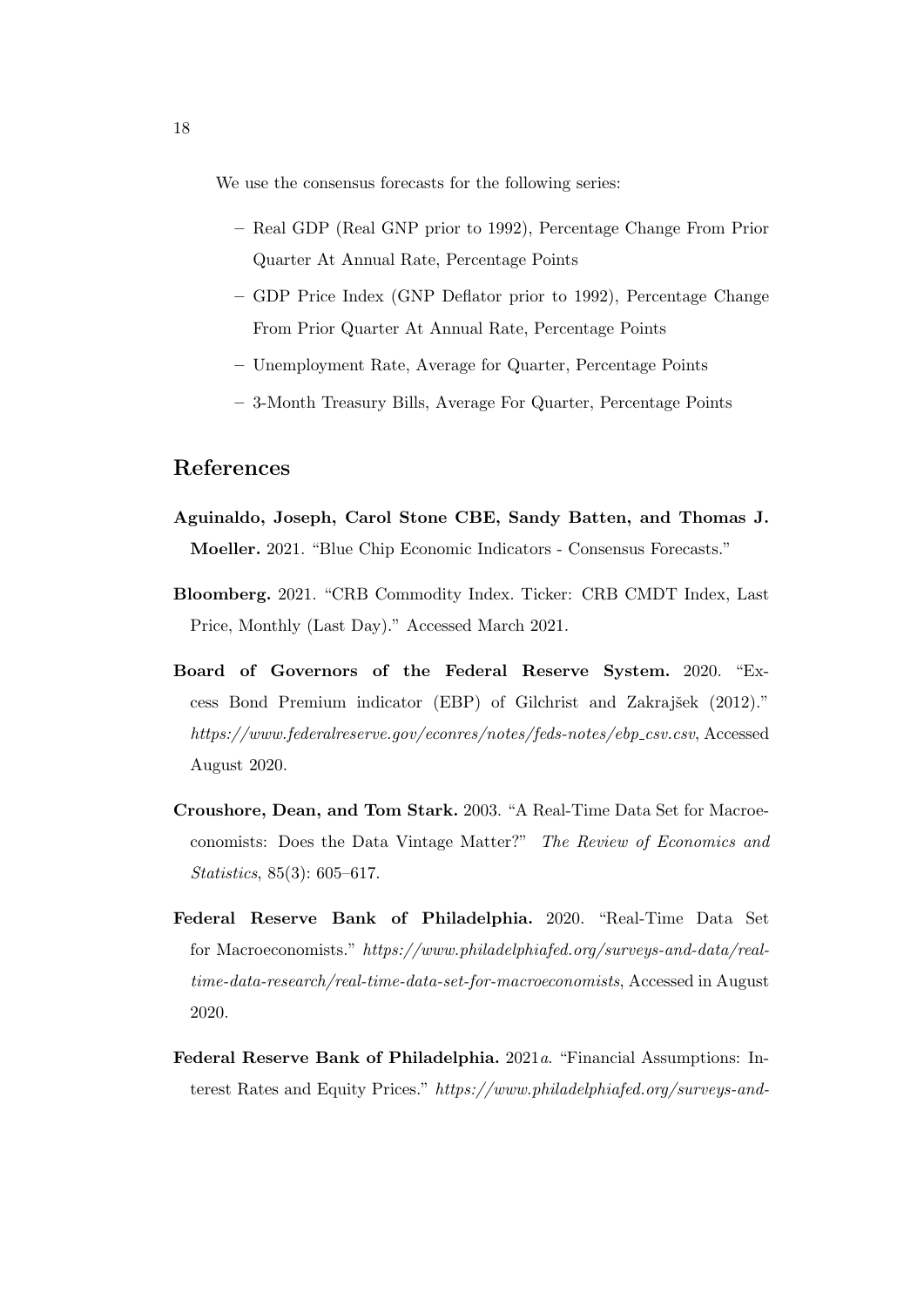$data/real-time-data-research/gap-and-finanical-data-set$ , Updates to the discontinued series provided by the Board of Governors of the Federal Reserve in January 2021.

- <span id="page-18-0"></span>Federal Reserve Bank of Philadelphia. 2021b. "Philadelphia Fed's Tealbook (formerly Greenbook) Data Set." [https://www.philadelphiafed.org/surveys-and](https://www.philadelphiafed.org/surveys-and-data/real-time-data-research/philadelphia-data-set)[data/real-time-data-research/philadelphia-data-set](https://www.philadelphiafed.org/surveys-and-data/real-time-data-research/philadelphia-data-set), Accessed in March 2021.
- <span id="page-18-2"></span>Federal Reserve Bank of St. Louis. 2020a. "3-Month Treasury Bill: Secondary Market Rate (TB3MS)." <https://fred.stlouisfed.org/series/TB3MS>, Accessed August 2020.
- <span id="page-18-3"></span>Federal Reserve Bank of St. Louis. 2020b. "FRED-MD: A Monthly Database for Macroeconomic Research (2020/06 vintage)." <https://research.stlouisfed.org/econ/mccracken/fred-databases>, Accessed July 2020.
- <span id="page-18-1"></span>Federal Reserve Bank of St. Louis. 2021. "1-Year Treasury Constant Maturity Rate (DGS1)." <https://fred.stlouisfed.org/series/DGS1>, Accessed March 2021.
- <span id="page-18-4"></span>Gilchrist, Simon, and Egon Zakrajšek. 2012. "Credit Spreads and Business Cycle Fluctuations." American Economic Review, 102(4): 1692–1720.
- <span id="page-18-5"></span>Gürkaynak, Refet S, Brian Sack, and Eric Swanson. 2005. "Do Actions Speak Louder Than Words? The Response of Asset Prices to Monetary Policy Actions and Statements." International Journal of Central Banking, 1(1): 55– 93.
- <span id="page-18-6"></span>Gürkaynak, Refet S, Brian Sack, and Eric Swanson. 2020. "Data and Code for: Do Actions Speak Louder Than Words? The Response of Asset Prices to Monetary Policy Actions and Statements." [http://www.bilkent.edu.tr/ refet/GSS](http://www.bilkent.edu.tr/~refet/GSS_IJCB_DataCode.zip)\_IJCB\_DataCode.zip, Updates to the data provided by the authors in December 2020.